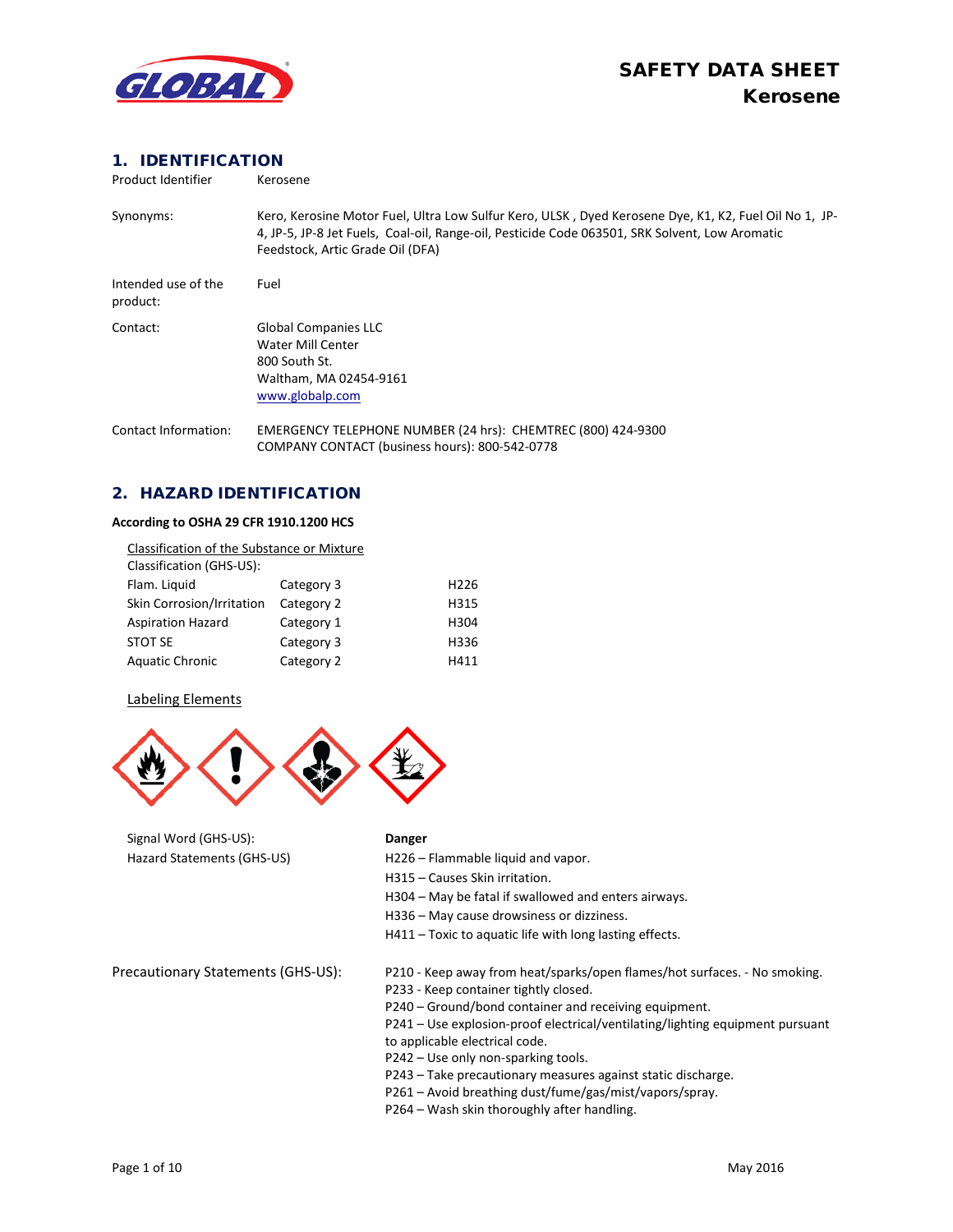# SAFETY DATA SHEET Kerosene



P271 – Use only outdoors or in a well-ventilated area.

P273 – Avoid release to the environment.

P280 - Wear protective gloves/protective clothing/eye protection/face protection.

P303+361+353 - If on skin (or hair): Take off immediately all contaminated clothing. Rinse with water/shower.

P308+311 - If exposed or concerned: Get medical advice/attention.

P301+310 - If swallowed: Immediately call a poison center/doctor/…

P331 - Do NOT induce vomiting.

P370+P378 – In case of fire use firefighting foam or other appropriate media for Class B fires to extinguish.

P403+235 - Store in a well-ventilated place. Keep cool.

P405 - Store locked up.

P501 – Dispose of contents/container in accordance with local/regional/national/international regulation.

### **Other information:**

NFPA 704 Health: 2 Fire: 2 Reactivity: 0



### 3. COMPOSITION / INFORMATION ON INGREDIENTS

#### **Chemical Composition Information**

Mixture

| Name        | <b>Product Identifier (CAS#)</b> | % (w/w) | <b>Classification</b>                                                                                         |
|-------------|----------------------------------|---------|---------------------------------------------------------------------------------------------------------------|
| Kerosene    | 8008-20-6                        | 100     | Flam Gas 3, H226; Skin Irrit. 2, H315;<br>Aspiration 1, H304; STOT SE 3, H336;<br><b>Aquatic Chronic H411</b> |
| Naphthalene | $91 - 20 - 3$                    | 0.04    | Carc. 2, H351; Acute Tox. 4, H302;<br>Aquatic Acute 1, H400; Aquatic Chronic 1,<br>H410                       |

#### **Additional Formulation Information**

A complex combination of hydrocarbons including naphthenes, paraffins, and aromatics.

### 4. FIRST AID MEASURES

## **Response Route Measures** Inhalation Remove person to fresh air. If person is not breathing, ensure an open airway and provide artificial respiration. If necessary, provide additional oxygen once breathing is restored if trained to do so. Seek medical attention immediately. Ingestion Aspiration Hazard: DO NOT INDUCE VOMITING. Do not give liquids. Obtain immediate medical attention. If spontaneous vomiting occurs, lean victim forward to reduce the risk of aspiration. Small amounts of material which enter the mouth should be rinsed out until the taste is dissipated. Eye Contact In case of contact with eyes, immediately flush with clean, low-pressure water for at least 15 min. Hold eyelids open to ensure adequate flushing. Seek medical attention. In case of contact lenses, remove immediately.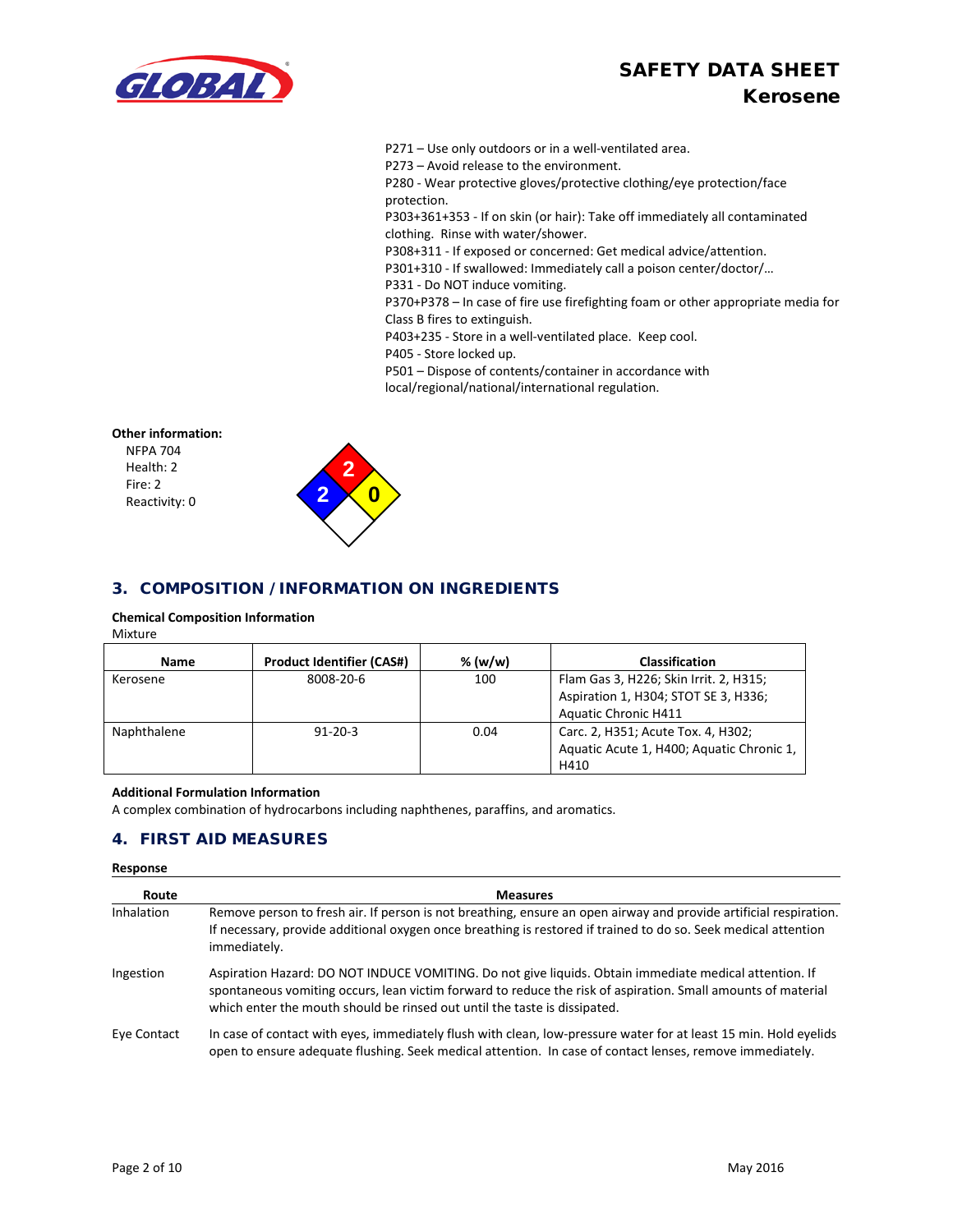

| Route               | <b>Measures</b>                                                                                                                                                                                                                                                                                              |
|---------------------|--------------------------------------------------------------------------------------------------------------------------------------------------------------------------------------------------------------------------------------------------------------------------------------------------------------|
| <b>Skin Contact</b> | Remove contaminated clothing and shoes. Wash contaminated areas thoroughly with soap and water or<br>waterless hand cleanser. Obtain medical attention if irritation or redness develops. Thermal burns require<br>immediate medical attention depending on the severity and of the area of the body burned. |

#### **Most Important Symptoms**

Contact with eyes and face may cause irritation. Long-term exposure may cause dermatitis (itching, irritation, pain and swelling). Kerosene has shown to augment the toxicity of skin sensitizing agents.

Inhalation may cause irritation and significant or long term exposure could cause respiratory insufficiency and pulmonary edema.

#### **Immediate Medical Attention and Special Treatment**

For contact with skin or eyes, immediately wash or flush contaminated eyes with gently flowing water. If possible, irrigate each eye continuously with 0.9% saline (NS). If ingested, rinse mouth and administer 5 m/kg up to 200 ml of water of dilution if the patient can swallow. Do NOT induce vomiting, as this may cause chemical pneumonia (fluid in the lungs).

If inhaled, administer oxygen or establish a patent airway if breathing is labored. Suction if necessary. Monitor closely, anticipate seizures. Consider orotracheal or nostracheal intubation of airway control if patient is unconscious or is in severe respiratory distress.

Discard any clothing or shoes contaminated as they may be flammable.

### 5. FIRE-FIGHTING MEASURES

#### **Extinguishing Media**

Foam, carbon dioxide, dry chemical are most suitable

SMALL FIRES: Any extinguisher suitable for Class B fires, dry chemical, C02, water spray, firefighting foam, or Halon. Small fires in the incipient (beginning) stage may typically be extinguished using handheld portable fire extinguishers and other firefighting equipment.

LARGE FIRES: Foam, carbon dioxide, dry chemical. Water may be ineffective for fighting the fire, but may be used to cool fireexposed containers.

During certain times of the year and/or in certain geographical locations, fuel oil may contain additional additives. Firefighting foam suitable for polar solvents is recommended for fuel with greater than 10% oxygenate concentration - refer to NFPA 11 'Low Expansion Foam -1994 Edition."

#### **Specific Hazards / Products of Combustion**

Moderate fire hazard when exposed to heat or flame with a very low flash point. Flammable and easily ignited when exposed to heat, spark, open flame or other source of ignition. Flowing product may be ignited by self-generated static electricity. When mixed with air and exposed to an ignition source, flammable vapors can burn in the open or explode in confined spaces. Being heavier than air, vapors may travel long distances to an ignition source and flash back. Runoff to sewer may cause fire or explosion hazard.

Combustion may produce smoke, carbon monoxide and other products of incomplete combustion.

#### **Special Precautions and Protective Equipment for Firefighters**

Isolate area around container involved in fire. Cool tanks, shells, and containers exposed to fire and excessive heat with water. For massive fires the use of unmanned hose holders or monitor nozzles may be advantageous to further minimize personnel exposure. Major fires may require withdrawal, allowing the tank to burn. Large storage tank fires typically require specially trained personnel and equipment to extinguish the fire, often including the need for properly applied firefighting foam.

#### **Fighting Equipment/Instructions**

Firefighting activities that may result in potential exposure to high heat, smoke or toxic by-products of combustion should require NIOSH- approved pressure-demand self-contained breathing apparatus with full face piece and protective clothing.

#### **Refer to Section 9 for fire properties of this chemical including flash point, auto ignition temperature, and explosive limits.**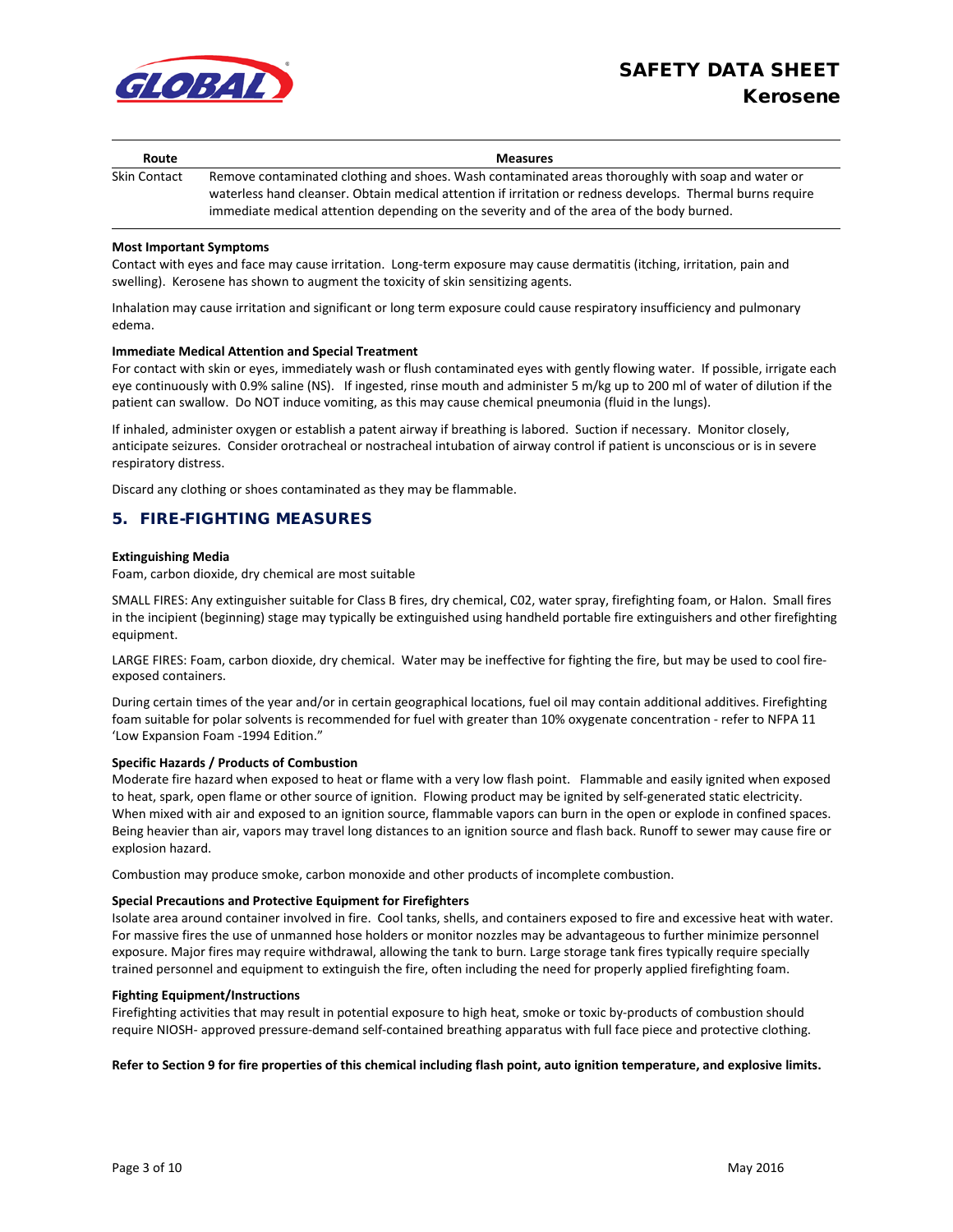

### 6. ACCIDENTAL RELEASE MEASURES

#### **ACTIVATE FACILITY SPCC, SPILL CONTINGENCY or EMERGENCY PLAN.**

#### **Personal Precautions**

Due to high vapor density, flammable / toxic vapors may be present in low lying areas, dikes, pits, drains, or trenches. Vapors may accumulate in low lying areas and reach ignitable concentrations. Ventilate the area. Use of non-sparking tools and intrinsically safe equipment is recommended. Potential for flammable atmosphere should be monitored using a combustible gas indicator positioned downwind of the spill area. Refer to Sections 2 and 7 for further hazard warnings and handling instructions.

Use appropriate personal protective equipment to prevent eye/skin contact and absorption. Use NIOSH approved respiratory protection, if warranted, to prevent exposures above permissible limits. Refer to Section 8. Contaminated clothing should not be near sources of ignition.

#### **Emergency Measures**

As an immediate precautionary measure, isolate spill or leak area for at least 50 meters (150 feet) in all directions. Consider wind direction. Secure all ignition sources (flame, spark, hot work, hot metal, etc.) from area. Evaluate the direction of product travel, diking sewers, etc. to confirm spill areas. Do not touch or walk-through spilled material. For large spills, isolate initial action distance downwind 1,000 ft. (300 m).

#### **Environmental Precautions**

Stop the spill to prevent environmental release if it can be done safely. Product is toxic to aquatic life. Take action to isolate environmental receptors including drains, storm sewers and natural water bodies. Keep on impervious surface if at all possible. Use water sparingly to prevent product from spreading. Foam and absorbents may be used to reduce / prevent airborne release.

Spills may infiltrate subsurface soil and groundwater; professional assistance may be necessary to determine the extent of subsurface impact.

Follow federal, state or local requirements for reporting environmental release where necessary. Refer to Section 15 for further information.

#### **Containment and Clean-Up Methods**

Carefully contain and stop the source of the spill, if safe to do so. Protect bodies of water by diking absorbents, or absorbent boom, if possible. Do not flush down sewer or drainage systems, unless system is designed and permitted to handle such material. The use of firefighting foam may be useful in certain situations to reduce vapors. The proper use of water spray may effectively disperse product vapors or the liquid itself, preventing contact with ignition sources or areas/equipment that require protection.

Take up with dry earth, sand or other non-combustible, inert oil absorbing materials. Carefully shovel, scoop or sweep up into a waste container with clean, non-sparking tools for reclamation or disposal. Response and cleanup crews must be properly trained and must utilize proper protective equipment. Refer to Section 8 for appropriate protective equipment.

### 7. HANDLING AND STORAGE **USE ONLY AS A FUEL.**

**DO NOT SIPHON BY MOUTH.**

#### **Handling Precautions**

Handle as a combustible liquid. Keep away from heat, sparks, and open flame. No smoking. Electrical equipment should be approved for classified area. Bond and ground containers during product transfer pursuant to NFPA 70 and API RP 2003 to reduce the possibility of static-initiated fire or explosion. Follow precautions to prevent static initiated fire.

Use good personal hygiene practices. Use only with protective equipment specified in Section 8. Avoid repeated and/or prolonged skin exposure. Use only outdoors or in well ventilated areas. Wash hands before eating, drinking, smoking, or using toilet facilities. Do not use as a cleaning solvent on the skin. Do not use solvents or harsh abrasive skin cleaners for washing this product from exposed skin areas. Waterless hand cleaners are effective. Promptly remove contaminated clothing and launder before reuse. Use care when laundering to prevent the formation of flammable vapors which could ignite via washer or dryer. Consider the need to discard contaminated leather shoes and gloves. Emergency eye wash capability should be available in the near proximity to operations presenting a potential splash exposure.

Special slow load procedures for "switch loading" must be followed to avoid the static ignition hazard that can exist when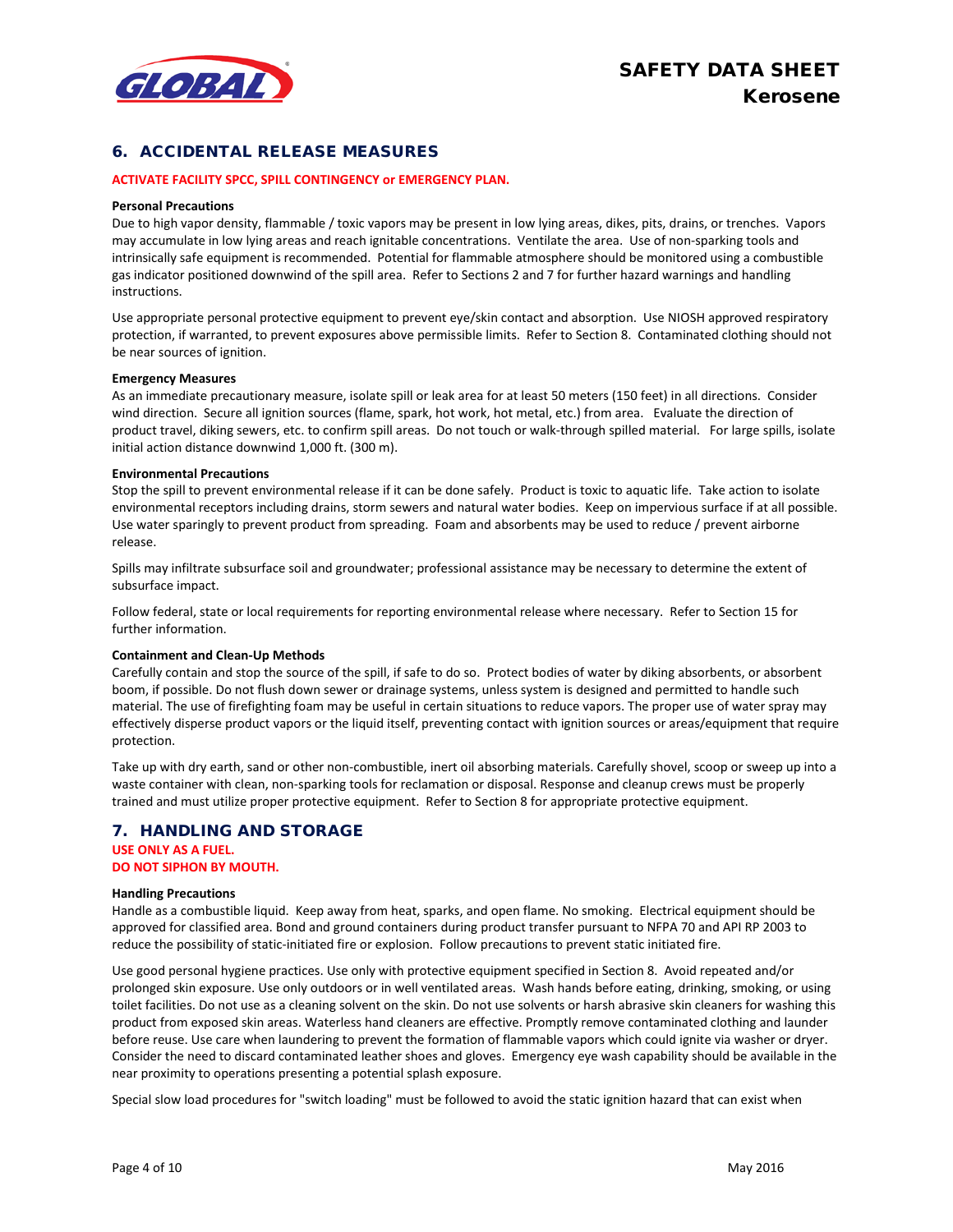

higher flash point material (such as fuel oil) is loaded into tanks previously containing low flash point products (such as this product) - see API RP 2003, "Protection Against Ignitions Arising Out Of Static, Lightning and Stray Currents."

#### **Storage**

Large quantities of kerosene are stored in cylindrical floating-roof or fixed-roof tanks at an ambient storage temperature. Separate from incompatible chemicals (Refer to Section 10) by distance or secondary containment. Keep away from flame, sparks, excessive temperatures and open flame. Use approved vented containers that are clearly labeled. Label all secondary containers that this material is transferred into with the chemical name and associated hazard(s). Empty product containers or vessels may contain flammable vapors. Do not pressurize, cut, heat, weld or expose such containers to sources of ignition.

Storage tanks should have a venting system. If stored in small containers, the area should be well ventilated and protected from potential damage or vehicular traffic. Post "No Smoking" signs in product storage areas. This storage area should comply with NFPA 30 "Flammable and Combustible Liquid Code" or applicable building code. The cleaning of tanks previously containing this product should follow API Recommended Practice (RP) 2013 "Cleaning Mobile Tanks in Flammable and Combustible Liquid Service" and API RP 2015 "Safe Entry and Cleaning of Petroleum Storage Tanks".

#### **Incompatibles**

Keep away from strong oxidizers, ignition sources and heat.

### 8. EXPOSURE CONTROLS / PERSONAL PROTECTION

#### **Occupational Exposure Limits**

| Component   | CAS#          | List          | Value                   |
|-------------|---------------|---------------|-------------------------|
| Kerosene    | 8008-20-6     | ACGIH TLV-TWA | $200 \,\mathrm{mg/m3*}$ |
| Naphthalene | $91 - 20 - 3$ | ACGIH TLV-TWA | 10 ppm                  |
|             |               | OSHA PEL      | 10 ppm                  |
|             |               | ACGIH STEL    | 15 ppm                  |

\*Critical effects; Skin & Upper Respiratory Tract irritant; CNS impairment.

#### **Engineering Controls**

Use adequate ventilation to keep vapor concentrations of this product below occupational exposure and flammability limits, particularly in confined spaces. Intrinsically safe equipment and non-sparking tools shall be used in circumstances where concentrations may exceed lower flammable limits. Grounding and bonding shall be used to prevent accumulation and discharge of static electricity. Emergency shower and eyewash should be provided in proximity to handling areas in the event of exposure to decontaminate.

#### **Personal Protective Equipment**

| <b>Exposure</b> | Equipment                                                                                                                                                                                                                                                                                                                                                                                                                                                                                                     |
|-----------------|---------------------------------------------------------------------------------------------------------------------------------------------------------------------------------------------------------------------------------------------------------------------------------------------------------------------------------------------------------------------------------------------------------------------------------------------------------------------------------------------------------------|
| Eye / Face      | Wear appropriate chemical protective glasses or goggles or face shields to prevent skin and eye contact<br>especially caused from splashing.                                                                                                                                                                                                                                                                                                                                                                  |
| <b>Skin</b>     | Wear appropriate personal protective clothing to prevent skin contact. Gloves constructed of nitrile,<br>neoprene or PVC are recommended when handling this material. Chemical protective clothing such as of E.I.<br>DuPont TyChem®, Saranex® or equivalent recommended based on degree of exposure. Note: The resistance<br>of specific material may vary from product to product as well as with degree of exposure.                                                                                       |
| Respiratory     | A NIOSH/MSHA-approved air-purifying respirator with organic vapor cartridges or canister may be<br>permissible under certain circumstances where airborne concentrations are or may be expected to exceed<br>exposure limits or for odor or irritation. Protection provided by air-purifying respirators is limited. Refer to<br>OSHA 29 CFR 1910.134, ANSI Z88.2-1992, NIOSH Respirator Decision Logic, and the manufacturer for<br>additional guidance on respiratory protection selection and limitations. |
|                 | Use a positive pressure, air-supplied respirator if there is a potential for uncontrolled release, exposure levels<br>are not known, in oxygen-deficient atmospheres, or any other circumstance where an air-purifying respirator<br>may not provide adequate protection.                                                                                                                                                                                                                                     |
| Thermal         | Product is stored at ambient temperature. No thermal protection is required except for emergency<br>operations involving actual or potential for fire. Use adequate ventilation to keep vapor concentrations of<br>this product below occupational exposure and flammability limits, particularly in confined spaces.                                                                                                                                                                                         |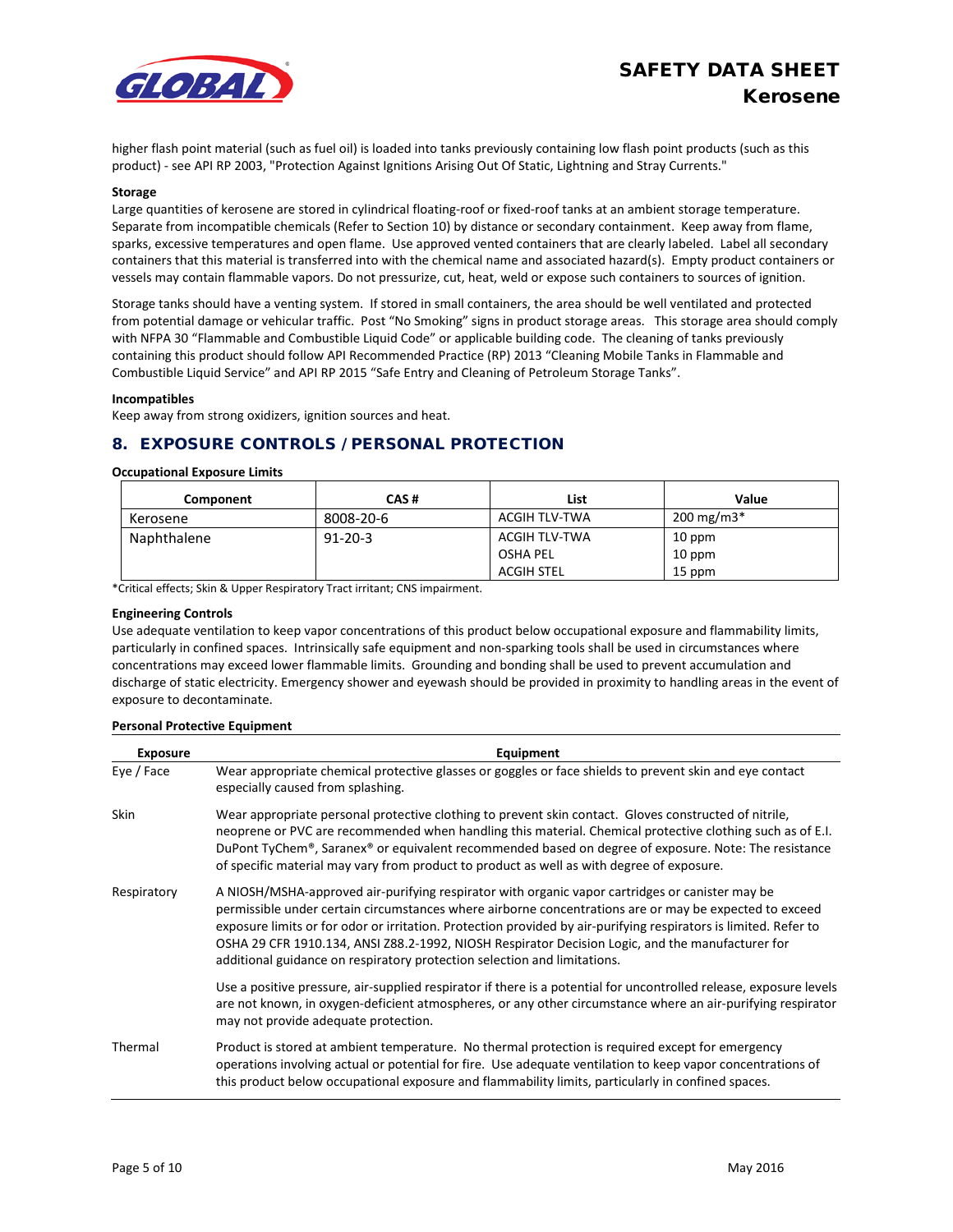

# SAFETY DATA SHEET Kerosene

### 9. PHYSICAL AND CHEMICAL PROPERTIES

| Property                                    | Value                                                   |             |
|---------------------------------------------|---------------------------------------------------------|-------------|
| Appearance                                  | Pale yellow to water-white. May be dyed red.            |             |
| Odor                                        | Strong characteristic petroleum distillate odor.        |             |
| Odor Threshold                              | 1 ppm                                                   |             |
| pH                                          | Not available                                           |             |
| <b>Melting Point</b>                        | $-4$ $\degree$ F (-20 $\degree$ C)                      |             |
| <b>Boiling Point Range</b>                  | 300 to 580 °F (149 to 304 °C)                           |             |
| <b>Flash Point</b>                          | $100.4 - 125.6$ °F (38 -52 °C)                          |             |
| <b>Evaporation Rate</b>                     | Slow, varies with conditions                            |             |
| Flammability                                | Flammable liquid                                        |             |
| Flammable Limits                            | $0.7 % - 5.0%$                                          |             |
| Vapor Pressure                              | 0.480 mm Hg @ 20 $^{\circ}$ C                           |             |
| Vapor Density                               | 4.5                                                     | $(air=1)$   |
| Specific Gravity                            | $0.80$ to $< 1.0$                                       | $(water=1)$ |
| Solubility                                  | Insol in water; miscible with other petroleum solvents. |             |
| Partition Coefficient (N-<br>octanol/water) | Log Kow range of $3.3$ to $> 6.0$                       |             |
| <b>Autoignition Temperature</b>             | 410 °F (210 °C)                                         |             |
| <b>Decomposition Temperature</b>            | When heated it emits acrid smoke and irritating vapors. |             |
| Viscosity                                   | $1.39 - 1.50$ mm2/x (40C)                               |             |
| <b>Percent Volatiles</b>                    | 100                                                     |             |

### 10. STABILITY AND REACTIVITY

#### **Stability**

This is a stable material that is flammable liquid (OSHA/GHS hazard category 3). Stable during transport.

#### **Reactivity**

Material is not self-reacting. Flammable concentrations may be present in air. Compound can react with oxidizing materials.

#### **Possibility of Hazardous Reactions**

Hazardous polymerization will not occur.

#### **Incompatibility**

Keep away from strong oxidizers such as nitric and sulfuric acids.

### **Conditions to Avoid**

Avoid high temperatures, open flames, sparks, static electricity, welding, smoking and other ignition sources.

#### **Hazardous Decomposition Products**

Carbon monoxide, carbon dioxide and non-combusted hydrocarbons (smoke).

### 11. TOXICOLOGICAL INFORMATION

**Acute Toxicity:**  Acute Toxicity (Inhalation LC50) Kerosene (8008-20-6) LC50 Inhalation Rat >5.28 mg/l/4h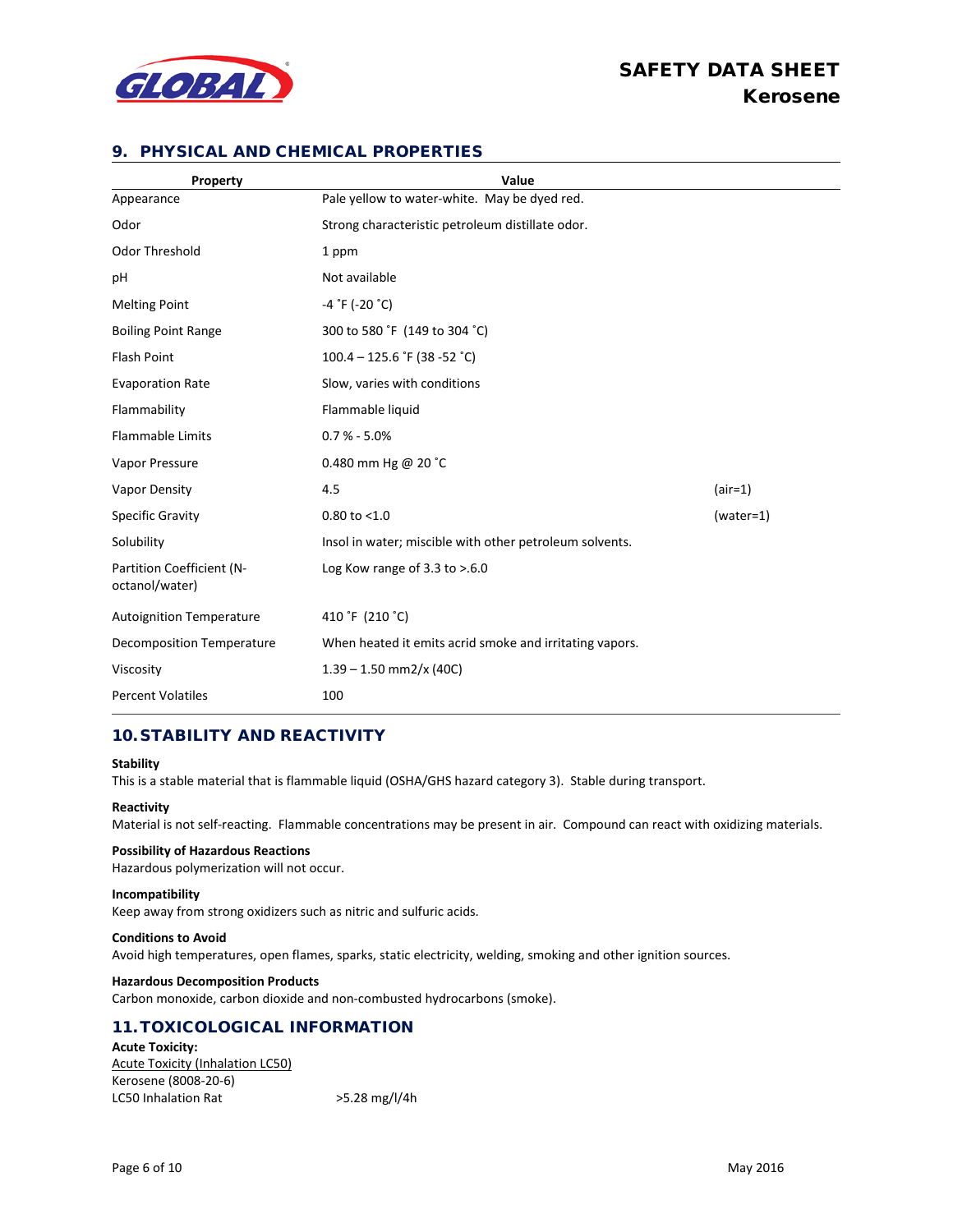

Acute Toxicity (Dermal LC50) Kerosene (8008-20-6) LD50 Dermal Rabbit >2000 mg/kg

Acute Toxicity (Oral LC50) Kerosene (8008-20-6) LD50 Dermal Rabbit >5000 mg/kg

Skin Corrosion/Irritation: Prolonged and repeated contact may cause skin irritation leading to dermatitis. Liquid may be absorbed through the skin in toxic amounts if large areas of skin are exposed repeatedly.

Serious Eye Damage/Irritation: Not classified

Respiratory or Skin Sensitization: Not classified

Germ Cell Mutagenicity: Not classified

Teratogenicity: Not available

Carcinogenicity: OSHA: NO IARC: NO NTP: NO ACGIH: No

Reproductive Toxicity: Not classified

Specific Target Organ Toxicity (Repeated Exposure): Not classified

Specific Target Organ Toxicity (Single Exposure): Inhalation exposure may cause drowsiness or dizziness by inhalation exposure.

Aspiration Hazard: The major health threat of ingestion occurs from the danger of aspiration (breathing) of liquid drops into the lungs, particularly from vomiting. Aspiration may result in chemical pneumonia (fluid in the lungs), severe lung damage, respiratory failure and even death.

Potential Health Effects: Vapor irritating to skin, eyes, nose, and throat. Ingestion may cause gastrointestinal disturbances, including irritation, nausea, vomiting and diarrhea, and central nervous system (brain) effects similar to alcohol intoxication. In severe cases, tremors, convulsions, loss of consciousness, coma, respiratory arrest, and death may occur.

WARNING: The burning of any hydrocarbon as a fuel in an area without adequate ventilation may result in hazardous levels of combustion products, including carbon monoxide, and inadequate oxygen levels, which may cause unconsciousness, suffocation, and death.

### 12. ECOLOGICAL INFORMATION

#### **Toxicity:**

This material is expected to be toxic to aquatic organisms and may cause long-term adverse effects in the aquatic environment.

Data for Component: Kerosene (8008-20-6)

Material is toxic to aquatic organisms based on an acute basis (LC50/EC50 >1 but  $\leq$  10 mg/L in the most sensitive species tested).

Material is a long-term aquatic hazard based on a chronic basis (LC50/EC50 >1 but  $\leq 10$  mg/L in the most sensitive species tested).

Persistence and Degradation: This material is not expected to be readily biodegradable.

Bioaccumulative Potential: Not available

Mobility In Soil: Not available

Other Adverse Effects: None known

Other Information: Avoid release to the environment.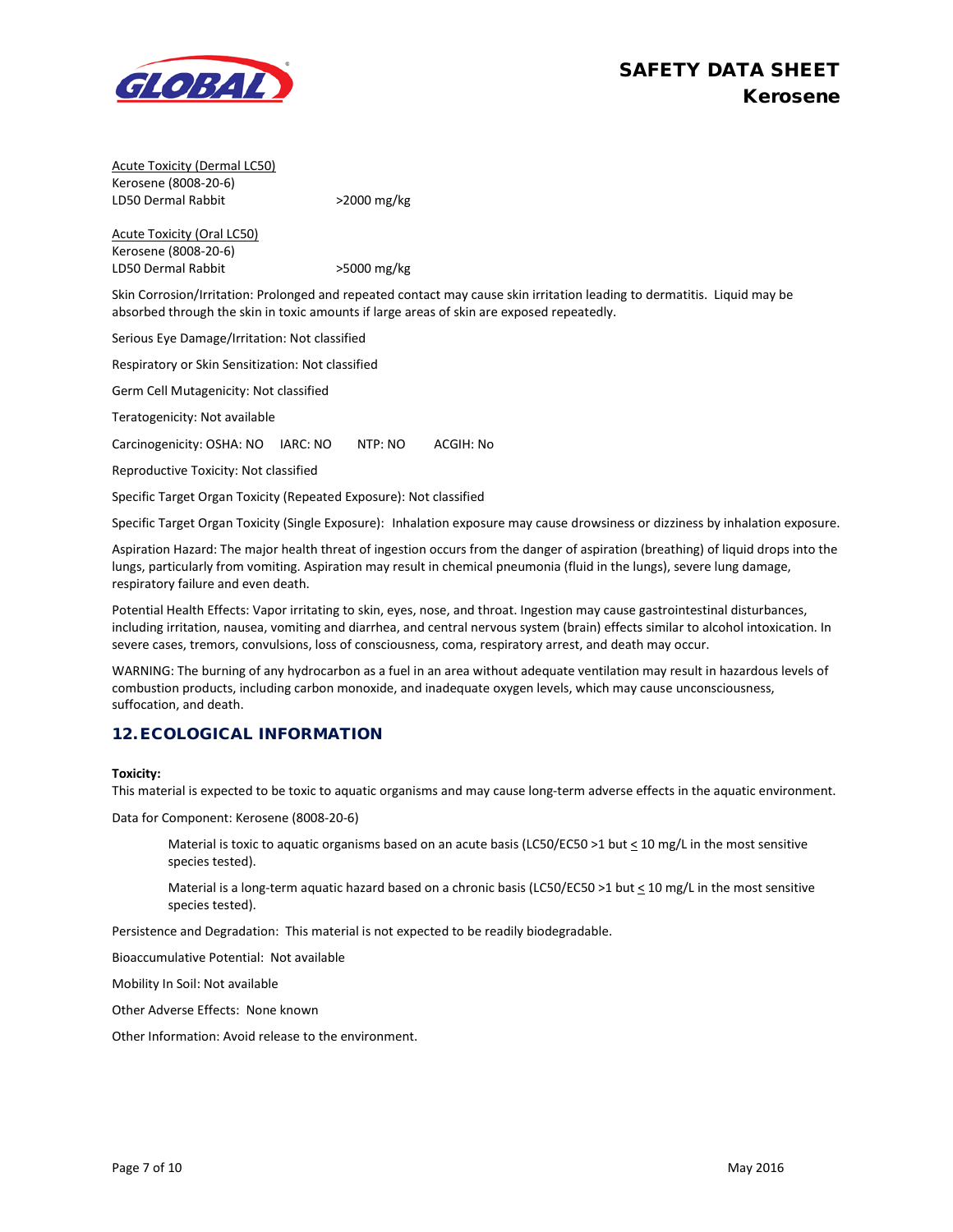

**US DOT**

### 13.DISPOSAL CONSIDERATIONS

Consult federal, state and local waste regulations to determine appropriate disposal options. May be considered a hazardous waste if disposed. Direct solid waste (landfill) or incineration at a solid waste facility is not permissible. Do not discharge to sanitary or storm sewer. Personnel handling waste containers should follow precautions provided in this document.

Shipping containers must be DOT authorized packages. Follow licensure and regulations for transport of hazardous material and hazardous waste as applicable.

### 14. TRANSPORT INFORMATION

| ו טש כט                                   |                        |
|-------------------------------------------|------------------------|
| <b>UN Identification Number</b>           | <b>UN 1223</b>         |
| <b>Proper Shipping Name</b>               | Kerosene               |
| <b>Hazard Class and Packing Group</b>     | 3, PGIII               |
| Shipping Label                            | Flammable liquid       |
| Placard / Bulk Package                    | Flammable liquid, 1223 |
| Emergency Response Guidebook Guide Number | 128                    |
| <b>IATA Information</b>                   |                        |
| <b>UN Identification Number</b>           | <b>UN 1223</b>         |
| Proper Shipping Name                      | Kerosene               |
| Hazard Class and Packing Group            | 3, PGIII               |
| <b>ICAO Label</b>                         | 3                      |
| Packing Instructions Cargo                | 366, Y344              |
| Max Quantity Per Package Cargo            | 220L                   |
| <b>Packing Instructions Passenger</b>     | 366, Y355              |
| Max Quantity per Package                  | 60L                    |
| <b>ICAO</b>                               |                        |
| <b>UN Identification Number</b>           | <b>UN 1223</b>         |
| Shipping Name / Description               | Kerosene               |
| <b>Hazard Class and Packing Group</b>     | 3, PG III              |
| <b>IMDG Label</b>                         | 3                      |
| <b>IMDG</b>                               |                        |
| <b>UN Identification Number</b>           | UN1223                 |
| Shipping Name / Description               | Kerosene               |
| <b>Hazard Class and Packing Group</b>     | 3, PGIII               |
| <b>IMDG Label</b>                         | 3                      |
| <b>EmS Number</b>                         | $F-E-S-E$              |
| Marine Pollutant                          | Yes                    |

### 15.REGULATORY INFORMATION

#### **U.S. Federal, State, and Local Regulatory Information**

Any spill or uncontrolled release of this product, including any substantial threat of release, may be subject to federal, state and/or local reporting requirements. This product and/or its constituents may also be subject to other federal, state, or local regulations; consult those regulations applicable to your facility/operation.

#### **OSHA Hazard Communication Standard**

This product is a "Hazardous Chemical" as defined by the OSHA Hazard Communication Standard, 29 CFR 1910.1200.

#### **Superfund Amendments and Reauthorization Act of 1986 Title III (Emergency Planning and Community Right-to-Know Act of 1986) Sections 311 and 312**

| Immediate (Acute) Health Hazard   | Yes |
|-----------------------------------|-----|
| Delayed (Chronic) Health Hazard   | Yes |
| Fire Hazard                       | Yes |
| <b>Reactive Hazard</b>            | No  |
| Sudden Release of Pressure Hazard | N٥  |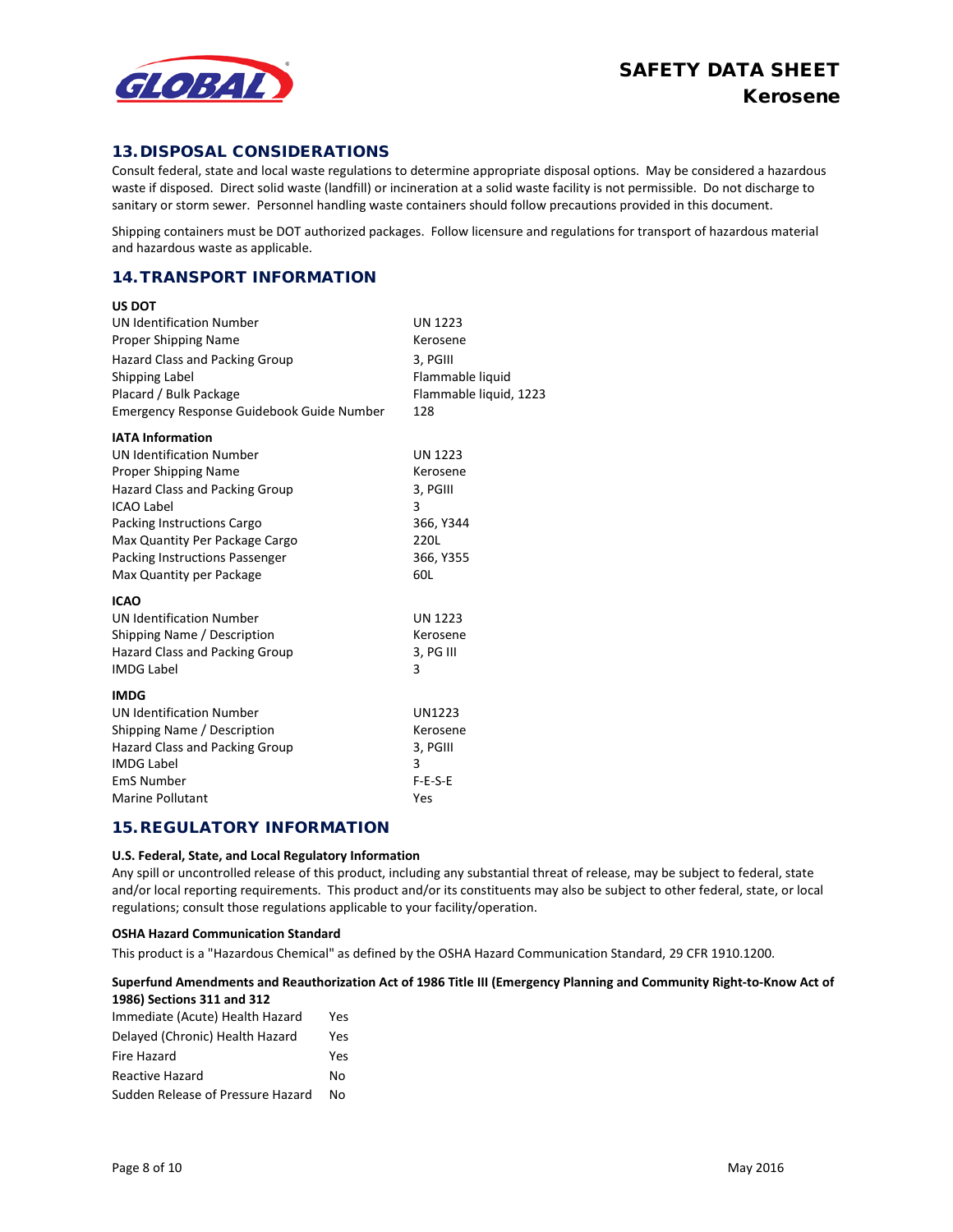# SAFETY DATA SHEET Kerosene



#### **Clean Water Act (Oil Spills)**

Any spill or release of this product to "navigable waters" (Essentially any surface water, including certain wetlands) or adjoining shorelines sufficient to cause a visible sheen or deposit of a sludge or emulsion must be reported immediately to the National Response Center (1-800-424-8802) or, if not practical, the U.S. Coast Guard with follow up to the National Response Center, as required by U.S. Federal Law. Also contact appropriate state and local regulatory agencies as required.

#### **CERCLA Section 103 and SARA Section 304 (Release to the Environment)**

The CERCLA definition of hazardous substances contains a "petroleum exclusion" clause which exempts this material. This product does not contain any chemicals subject to the reporting requirements of CERCLA Section 103 or SARA 304.

#### **SARA Section 313- Supplier Notification**

This product does not contain any chemicals subject to the reporting requirements of Section 313 of the Emergency Planning and Community Right-To-Know Act (EPCRA) of 1986 and of 40 CFR 372.

#### **Pennsylvania Right to Know Hazardous Substance list:**

The following product components are cited in the Pennsylvania Special Hazardous Substance List, and are present at levels which require reporting.

| Component | CAS       | Amount |
|-----------|-----------|--------|
| Kerosene  | 8008-20-6 | 100%   |

#### **New Jersey Right to Know Hazardous Substance list:**

The following product components are cited in the New Jersey Right to Know Hazardous Substance List, and are present at levels which require reporting.

| Component | CAS       | Amount |
|-----------|-----------|--------|
| Kerosene  | 8008-20-6 | 100%   |

### **California Proposition 65**

WARNING: This product contains chemicals known to the State of California to cause Cancer or Reproductive Toxicity. Component CAS Amount Naphthalene 91-20-3 0.04%

#### **U.S. Toxic Substances Control Act**

All components of this product are on the TSCA Inventory or are exempt from TSCA Inventory requirements under 40 CFR 720.30.

#### **CEPA - Domestic Substances List (DSL)**

All substances contained in this product are listed on the Canadian Domestic Substances List (DSL) or are not required to be listed.

#### **Canadian Regulatory Information (WHMIS)**

#### Class B3 – Combustible Liquid

Class D2B – Materials causing other toxic effects. Toxic material.

### 16. OTHER INFORMATION

| Version                 | ર                 |
|-------------------------|-------------------|
| <b>Issue Date</b>       | May 20, 2016      |
| <b>Prior Issue Date</b> | February 10, 2015 |

#### **Description of Revisions**

Revised to meet Globally Harmonized System for chemical hazard communication requirements pursuant to OSHA regulatory revisions 77 FR 17884, March 26, 2012.